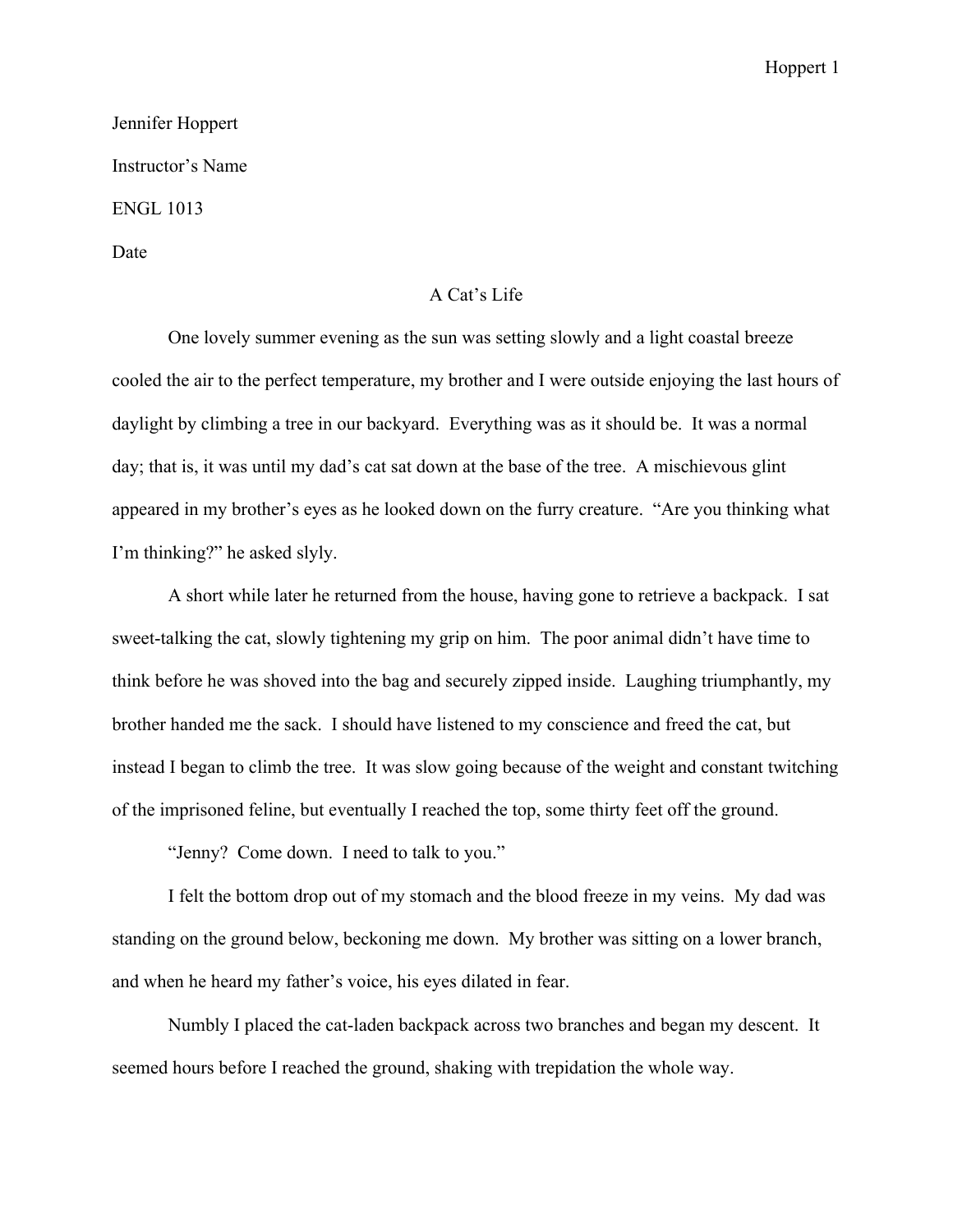Hoppert 2

"Jenny, I need you to  $\dots$ ."

I couldn't focus on my father's words. I was too busy praying that he wouldn't discover what I had done to his cat.

Then came the crashing. My pulse raced recklessly as I looked up to see the bag ricocheting from branch to branch, plummeting to the earth below. I watched as the sack morphed into different shapes, sloshing around like water in a glass. Then the air was split by a sharp howl.

Suddenly I realized that the pack was gaining speed. If perchance the helpless creature survived the beating caused by the fall, he would surely die when he hit the ground. My brain searched frantically for some way to save the life I had so foolishly endangered and found one logical solution: catch him. I held out my arms and watched in horror as the bag fell through the gap between them.

THUD! The backpack landed heavily and then was still. Nothing moved. The air was dry and tense like that of a funeral home. I stared at the sack in disbelief. Then a wave of panic hit me with the force of a freight train. I had just killed my dad's cat. The cat was dead.

I screamed. Like a broken mirror causing seven years bad luck, the mood shattered. The atmosphere began to hum, nervous but excited. The bag was moving, flopping about desperately. As I rushed to open the sack, I heard the voice of my father as if from a great distance, from across the boiling tundras of Hell, perhaps.

Fumbling with the zipper as the bag bounced around like a fish searching for water, I finally managed to open it a crack. The cat bolted from the pack, fuzzy black lightning streaking across the yard and over the neighbor's fence. Joyously I watched him go. Other than being terrified, he seemed fine.